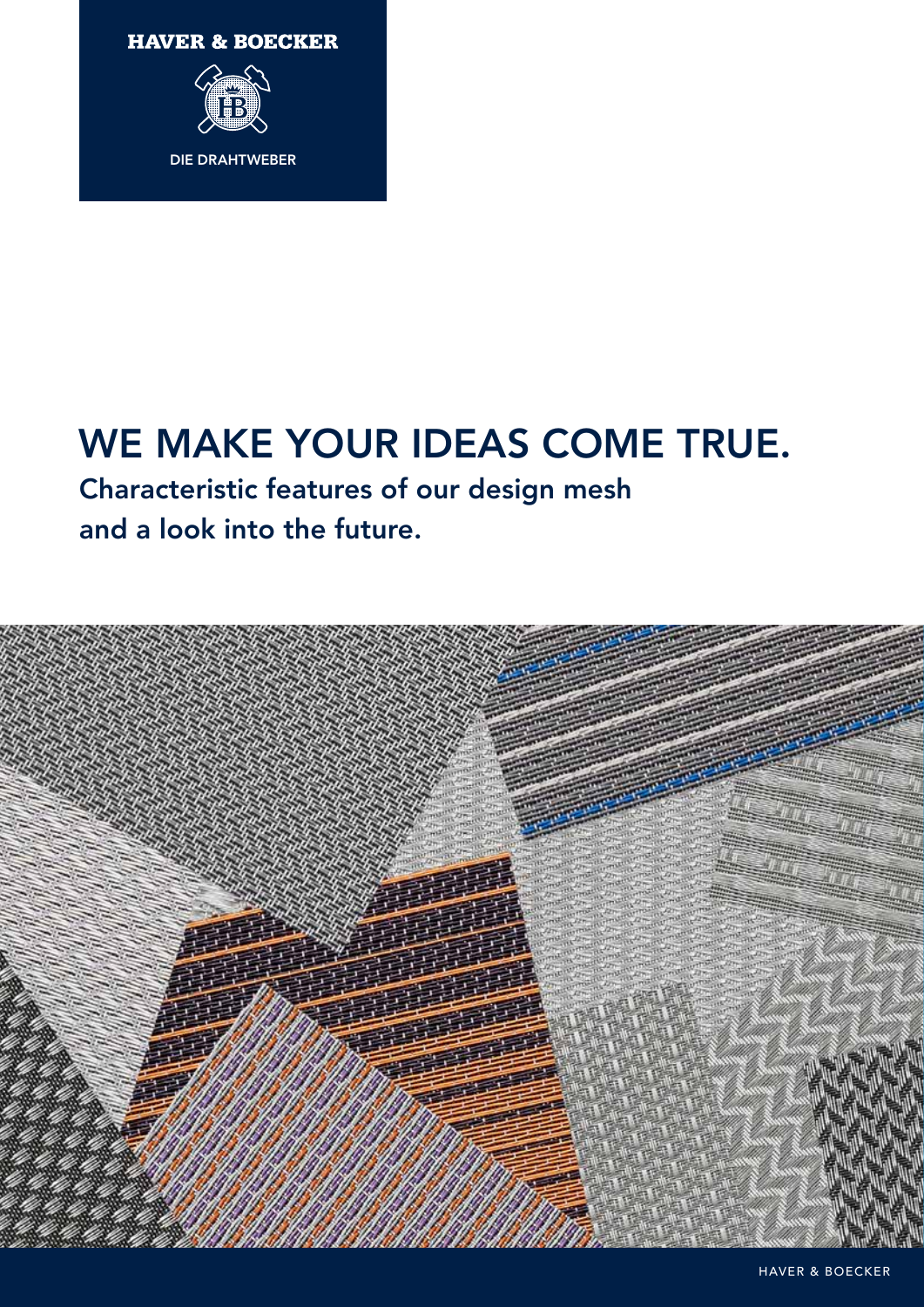# CAFlorian Alsmann

...is an industrial clerk with advanced technical training and has been working for 15 years in the Sales Department of Haver & Boecker's Wire Weaving Division for fabricated wire mesh components. As a product manager, he has also been responsible for the area of design mesh for the past 5 years.

*Mr Alsmann, wire mesh is used for both industrial as well as decorative applications. Does your daily work differ for the various areas?*

"Ultimately, in both areas it is a matter of creating customer-oriented solutions in a team and developing optimally adapted products from these solutions. However, the target groups as well as the requirements for the product are different. For industrial products, the focus is primarily on the technical properties, whereas for decorative applications, the emphasis is on visual requirements. In the end, however, the same applies to both product groups: we are only successful if we are able to meet all individual customer requirements. "

#### *To what extent is design mesh HAVER STRUCTURA also attractive for technical applications?*

"A direct comparison is exceedingly difficult, as every decorative material has its own individual properties and appeal. Nevertheless, for us, one thing is certain: thanks to our experience in the field of ultra-fine filtration, we have been able to develop a material that, in terms of exactness and precision hold their own when it comes to meeting the highest demands of luxury car interiors. This is most certainly a significant advantage over other woven materials. In addition, the materials made of metal offer a certain authentic flair and thanks to our weaving technique, there is always the possibility to adapt the patterns to designers' specifications.

"Unlike many other decorative materials, our wire mesh has the great advantage of having an open but non-transparent structure. This means that our materials are permeable - be it to light for full-surface backlighting or to sound waves for use as decorative speaker covers. It is also conceivable, for instance, to allow the passage of air to produce inconspicuous ventilation vents in vehicles."

... I think that apart from processing of metal itself, it is primarily the cut edges that at times can be very sharp. Regrettably, this cannot be avoided due to the physical properties of metal. In the meantime, however, our customers and partners have indicated that despite this challenge, production runs very smoothly once the process is up and running."

#### *With which material is wire mesh comparable for use in vehicle interiors?*

"We have made it our goal to work even more closely with them. For example, we are planning a "Create your own" campaign, where designers will have the opportunity to exclusively develop their own ideas at discounted rates. We are also planning further investments in our weaving technology, which will enable us to become even more flexible and create even more individual patterns."

And this at an affordable price so that it can also be used for mass produced interior designs in the middle class, for example."

#### *What are the biggest challenges involved in dealing with your wire mesh?*

*Has there been a particularly successful project that you would like to briefly describe to us?* "As most of our clients demand discretion, I am naturally not at liberty to name any explicit projects. What I may divulge however is a project from last year in which the end customers' take rate was significantly higher than that planned in

advance by the OEM. This meant that we had to significantly expand

our production capacity virtually from one day to the next. "Luxury problems" of this sort are of course a pleasure to work on as they indicate that we have done many things the right way."

#### *What can designers look forward to in future?*

*"We are planning a 'Create your Own' campaign for designers."*

## INTERVIEW.

Our product manager reports on his daily work.